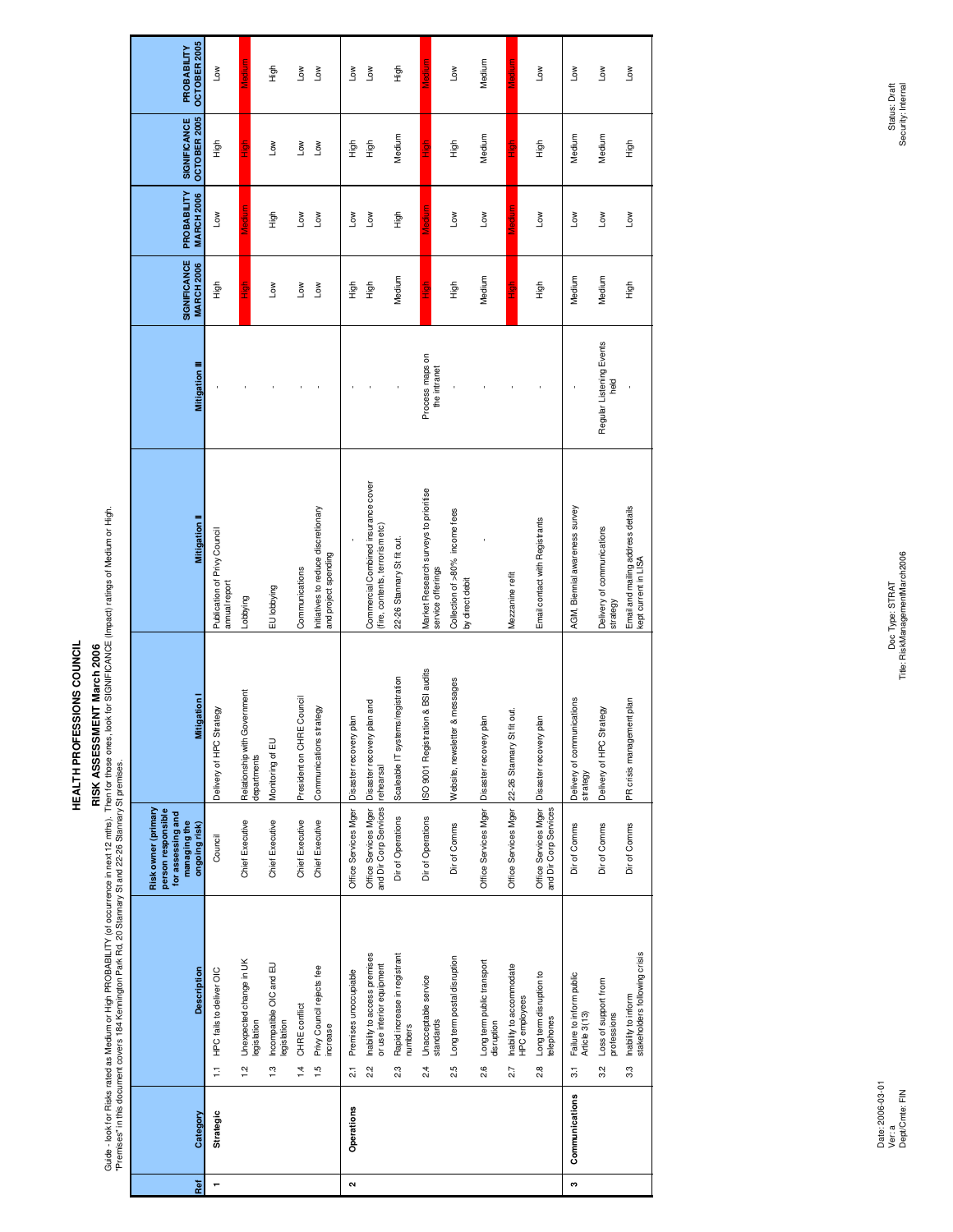### **RISK ASSESSMENT March 2006**

RISK ASSESSMENT March 2006. The Construction of the March 12 miles. The November of SCESSMENT March 2006<br>"Premises" in this document covers 184 Kennington Park Rd, 20 Stanrary St and 22-26 Stannary St premises. ones, look Guide - look for Risks rated as Medium or High PROBABILITY (of occurrence in next 12 mths). Then for those ones, look for SIGNIFICANCE (Impact) ratings of Medium or High.

| OCTOBER 2005<br>PROBABILITY                                                                     | Low                                                                  | Low                                                                     | $\mathsf{Low}$                                                                            |                                                                                                       | Low                                                    | Low                                                                       | Low                                                                 | Γow                                                                          | Low                                  | $rac{5}{1}$                                                | Tοm                                                                                        | ledum                                                                     | Low                                                                         | Low                                                                               | Low                                  |
|-------------------------------------------------------------------------------------------------|----------------------------------------------------------------------|-------------------------------------------------------------------------|-------------------------------------------------------------------------------------------|-------------------------------------------------------------------------------------------------------|--------------------------------------------------------|---------------------------------------------------------------------------|---------------------------------------------------------------------|------------------------------------------------------------------------------|--------------------------------------|------------------------------------------------------------|--------------------------------------------------------------------------------------------|---------------------------------------------------------------------------|-----------------------------------------------------------------------------|-----------------------------------------------------------------------------------|--------------------------------------|
| OCTOBER 2005<br><b>SIGNIFICANCE</b>                                                             | $\frac{6}{10}$                                                       | も<br>エ                                                                  | も<br>エ                                                                                    | 。<br>三                                                                                                | Medium                                                 | High                                                                      | High                                                                | も<br>王                                                                       | Medium                               | 들<br>그                                                     | も<br>王                                                                                     | 들<br>도                                                                    | High                                                                        | $\frac{5}{10}$                                                                    | High                                 |
| PROBABILITY<br><b>MARCH 2006</b>                                                                | <b>Nor</b>                                                           | Low                                                                     | Low                                                                                       |                                                                                                       | <b>No7</b>                                             | Low                                                                       | Low                                                                 | Low                                                                          | Low                                  | ē                                                          | Low                                                                                        |                                                                           | <b>NOT</b>                                                                  | <b>No7</b>                                                                        | <b>No</b>                            |
| <b>SIGNIFICANCE</b><br><b>MARCH 2006</b>                                                        | 自定                                                                   | .<br>도                                                                  | .<br>도                                                                                    |                                                                                                       | Medium                                                 | 동<br>도                                                                    | High                                                                | 이<br>보                                                                       | Medium                               | ੋ                                                          | .<br>도                                                                                     | <u>a</u><br>I                                                             | 동<br>도                                                                      | 동<br>도                                                                            | 6<br>도                               |
| <b>Mitigation III</b>                                                                           | professionals, as required<br>Attendance by external                 |                                                                         | professionals, as required<br>Attendance by external                                      | Decisions can be ratified<br>at the next meeting, or if<br>controversial, by email<br>urgent, but not | Sch1, Para 9(1)(f) of<br>Removal under<br>the HPO 2001 |                                                                           |                                                                     |                                                                              |                                      | External reviews                                           | proof" user requirements<br>Good design to "future-                                        | Computer insurance<br>(hacking)                                           |                                                                             |                                                                                   |                                      |
| <b>Mitigation</b>                                                                               | Well researched and drafted<br>decision papers at meetings           | in Annual Report & on HPC website<br>Disclosure of conflict of interest | Council training, Away Days, Inductions                                                   | Council & Committee members of<br>Adequate processes notifying<br>forthcoming meetings                | Training & support at Away Days and<br>Inductions      | Sch 1, Article 12(1) C of the HPO 2001<br>Power to remove President under | Contract of Employment                                              | Council member code of conduct                                               |                                      | Adherence to IT policy and<br>procedures and training      | the useful economic life of the asset created<br>Net Book value approximating the value of | Regular, automatic password changes.<br>External reviews. Daily back ups. | compensation package in place<br>HR Strategy: Appropriate                   | Legal Assessors advice<br>availability                                            |                                      |
| Mitigation                                                                                      | agendas and<br>in place<br>Regular meetings, a<br>decision processes | Disclosure of members' interests<br>to the Secretariat                  | Well-researched & drafted decision papers                                                 | Clear communication of expectations<br>of Councillors duties uptront                                  | President's annual appraisal of<br>Council members     | Standing Orders                                                           | Performance reviews and regular "one to<br>ones" with the President | HR Policies for employees concerning<br>acceptance of hospitality, etc.      | Personal Injury and Travel insurance | Firewalls, regular sanctioned security<br>tests and probes | Open system IT strategy                                                                    | Adequate access control procedures<br>maintained. System audit trails.    | strategy. Training<br>Sound recruitment                                     | Training                                                                          | Personal Injury and Travel insurance |
| person responsible<br>Risk owner (primary<br>for assessing and<br>managing the<br>ongoing risk) | Sec to Council                                                       | President                                                               | President                                                                                 | Sec to Council                                                                                        | President                                              | Council                                                                   | President                                                           | Chief Executive<br>President and                                             | Sec to Council                       | Dir of Corp Services                                       | Dir of Corp Services                                                                       | Dir of Corp Services                                                      | Partner Manager                                                             | Dir of Ops (Visitors)<br>Dir of FTP                                               | Partner Manager                      |
| <b>Description</b>                                                                              | Council inability to make<br>decisions<br>4.1                        | Council members conflict of<br>interest<br>4.2                          | conflicting advice & decisions<br>eg conflicting advice or<br>Poor decision-making<br>4.3 | Failure to meet Council and<br>Committee quorums<br>4.4                                               | Members' poor performance<br>4.5                       | Poor performance by the President<br>4.6                                  | Poor performance by Chief Executive<br>4.7                          | offered to Council members/employees<br>Improper financial incentives<br>4.8 | Safety of Council members<br>4.9     | Software Virus damage<br>$\overline{5}$                    | Technology obsolescence,<br>hardware and software<br>5.2                                   | IT fraud or error<br>5.3                                                  | Inability to recruit and/or<br>retain suitable Partners<br>$\overline{6}$ . | Incorrect interpretation of law<br>and/or SIs resulting in CHRE<br>reviews<br>6.2 | Safety of Partners<br>6.3            |
| Category                                                                                        | Governance<br>Corporate                                              |                                                                         |                                                                                           |                                                                                                       |                                                        |                                                                           |                                                                     |                                                                              |                                      | ь                                                          |                                                                                            |                                                                           | Partners                                                                    |                                                                                   |                                      |
| Ref                                                                                             | 4                                                                    |                                                                         |                                                                                           |                                                                                                       |                                                        |                                                                           |                                                                     |                                                                              |                                      | <u>မာ</u>                                                  |                                                                                            |                                                                           | 6                                                                           |                                                                                   |                                      |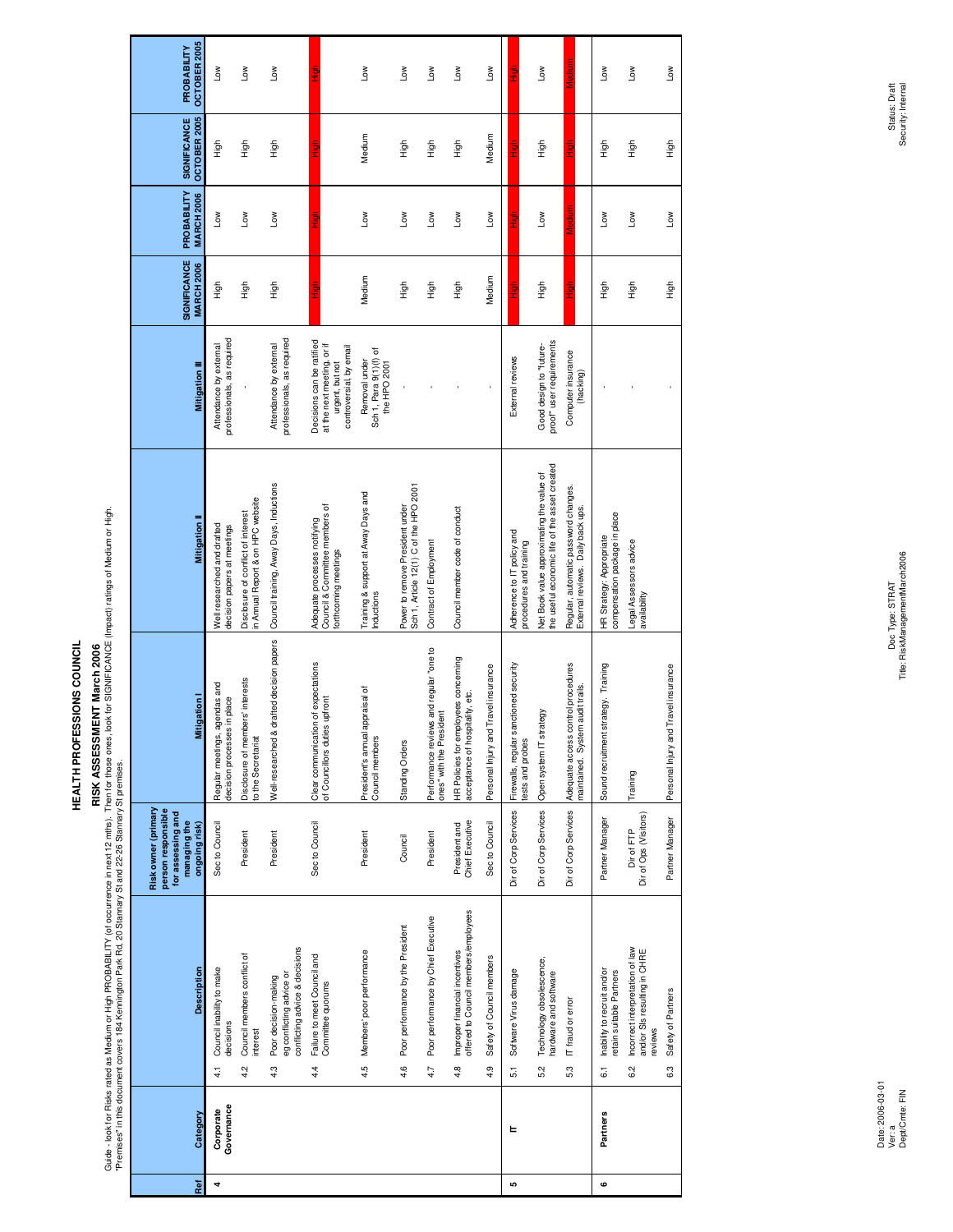# **RISK ASSESSMENT March 2006**

RISK ASSESSMENT March 2006<br>"Premises" in this document covers 194 Kemington Park Rd, 20 Stamence in next 12 mts). Then for those ones, look for SIGNIFICANCE (Impact) ratings of Medium or High.<br>"Premises" in this document c Guide - look for Risks rated as Medium or High PROBABILITY (of occurrence in next 12 mths). Then for those ones, look for SIGNIFICANCE (Impact) ratings of Medium or High.

"Premises" in this document covers 184 Kennington Park Rd, 20 Stannary St and 22-26 Stannary St premises.

| PROBABILITY                                                                    | OCTOBER 2005      | Low                                                     | <b>NOT</b>                                                    |                                                                | Γow                                                   | <b>NOT</b>                                           |                                             |                                                                | Low                                               |                                                       | Γoη                                          |                                                                          |             |                                                                      | Low                               |                                                        |                                                                                                             | <b>NOT</b>                            | Medium                                              | Medium                                       | Low                           | <b>NOT</b>                                          |                                                         |                                                                 |
|--------------------------------------------------------------------------------|-------------------|---------------------------------------------------------|---------------------------------------------------------------|----------------------------------------------------------------|-------------------------------------------------------|------------------------------------------------------|---------------------------------------------|----------------------------------------------------------------|---------------------------------------------------|-------------------------------------------------------|----------------------------------------------|--------------------------------------------------------------------------|-------------|----------------------------------------------------------------------|-----------------------------------|--------------------------------------------------------|-------------------------------------------------------------------------------------------------------------|---------------------------------------|-----------------------------------------------------|----------------------------------------------|-------------------------------|-----------------------------------------------------|---------------------------------------------------------|-----------------------------------------------------------------|
| SIGNIFICANCE                                                                   | OCTOBER 2005      | Medium                                                  | Medium                                                        |                                                                | High                                                  | High                                                 |                                             |                                                                | High                                              |                                                       | -<br>三<br>王                                  |                                                                          |             |                                                                      | Medium                            |                                                        |                                                                                                             | 高王                                    | Medium                                              | Medium                                       | High                          | High                                                |                                                         |                                                                 |
| PROBABILITY                                                                    | <b>MARCH 2006</b> | Low                                                     | Μoη                                                           |                                                                | Μoη                                                   | Μoη                                                  |                                             |                                                                | Low                                               |                                                       | Low                                          |                                                                          |             |                                                                      | <b>MOT</b>                        |                                                        |                                                                                                             | Low                                   | Medium                                              | Medium                                       | <b>No7</b>                    | ιοw                                                 |                                                         |                                                                 |
| SIGNIFICANCE                                                                   | <b>MARCH 2006</b> | Medium                                                  | Medium                                                        |                                                                | tigh                                                  | tigh                                                 |                                             |                                                                | tigh                                              |                                                       | 이<br>도                                       |                                                                          |             |                                                                      | Medium                            |                                                        |                                                                                                             | .<br>도                                | Medium                                              | Medium                                       | tigh                          | tigh                                                |                                                         |                                                                 |
|                                                                                | Mitigation III    |                                                         |                                                               |                                                                |                                                       |                                                      | Supporting automation                       | systems, LISA system<br>infrastructure eg call<br>enhancements | Disaster recovery                                 | Regular, automatic<br>password changes.               |                                              |                                                                          |             | Succession planning                                                  | Exit interview analysis           | recruitment advertisements<br>Careful specification of |                                                                                                             | Personal Injury & Travel<br>insurance | Regular progess reviews                             |                                              |                               |                                                     | HR policies                                             |                                                                 |
|                                                                                | Mitigation II     |                                                         |                                                               | Adequate manpower resourcing, training<br>and visit scheduling | Partnerships with Visitors and<br>professional groups |                                                      | Adequate manpower resourcing & training     |                                                                | Adequate IT Maintenance & Development<br>spending | Policy and procedures                                 | Comprehensive Five Year Plan<br>modelling    | Process streamlining                                                     |             | Cross training (partial or full)                                     | Regular performance reviews       | Careful interview panel selection                      | Training needs analysis<br>Investors in People                                                              | Health & Safety Training              | Work prioritisation and Time management<br>training | Compromise agreements                        | Employee Assistance programme | Employee Assistance programme                       | Obtain legal advice                                     |                                                                 |
|                                                                                | <b>Mitigation</b> | Approval process                                        | Legal powers (HPO 2001)                                       | Approvals processes                                            | Delivery of Education strategy                        | <u>lar</u><br>Annual Business P                      | level forecasts<br>Accurate Manning         |                                                                | IT strategy                                       | Financial audits, System audit trails                 | Communications strategy                      | Adequate staffing levels to clear<br>backlogs, based on accurate demand- | forecasting | Process documentation                                                | HR strategy<br>Remuneration and   | HR Strategy and adequate<br>resourcing of the HR dept  | objectives ("buy in" the skills v staff<br>upskilling on the job via training)<br>HR strategy and goals and | Policy and procedures                 | Adequate staff (volume and type)                    | HR legislation & HR Disciplinary policy      | Policy and procedures         | Policy and procedures                               | <b>HR</b> Strategy                                      |                                                                 |
| Risk owner (primary<br>person responsible<br>for assessing and<br>managing the | ongoing risk)     | Dir of Operations                                       | Dir of Operations                                             | Dir of Operations                                              | Chief Executive                                       | Dir of Operations                                    | Dir of Operations                           |                                                                | Dir of Operations                                 | Dir of Operations                                     | Chief Executive                              | Dir of Operations                                                        |             | EMT                                                                  | HR Manager                        | HR Manager                                             | Chief Executive                                                                                             | Dir of Corp Services<br>HR Manager &  | EMT                                                 | HR Manager                                   | HR Manager                    | HR Manager                                          | HR Manager                                              | HR Manager                                                      |
|                                                                                | Description       | Non-detection of low HE<br>standards<br>$\overline{7}1$ | Institutions refusing visits or<br>not submitting data<br>7.2 | Inability to manage HEI visits<br>7.3                          | Loss of support from HEIs<br>7.4                      | CPD processes not operational<br>by July 2008<br>7.5 | Customer service failures<br>$\overline{8}$ |                                                                | LISA Registration system failure<br>$\frac{2}{8}$ | Inability to detect fraudulent<br>applications<br>8.3 | Registrant boycott of fee<br>increase<br>8.4 | Backlogs of registration and<br>grandparenting applications<br>8.5       |             | Loss of key HPC employees<br>(person cover risk)<br>$\overline{9}$ . | High turnover of employees<br>9.2 | Inability to recruit suitable<br>employees<br>9.3      | Lack of technical and managerial<br>skills to deliver the strategy<br>9.4                                   | Health & Safety of employees<br>9.5   | Lack of work/home balance<br>9.6                    | Ex-employee termination<br>litigation<br>9.7 | Bullying<br>$9.\overline{8}$  | inappropriate behaviour<br>Employer/employee<br>9.9 | Compliance with Race Relations<br>Amendment Act<br>9.10 | Pandemic (25% employees<br>off on sick leave)<br>$\overline{5}$ |
|                                                                                | Category          | Monitoring & CPD<br>Approvals &                         |                                                               |                                                                |                                                       |                                                      | Registration                                |                                                                |                                                   |                                                       |                                              |                                                                          |             | €                                                                    |                                   |                                                        |                                                                                                             |                                       |                                                     |                                              |                               |                                                     |                                                         |                                                                 |
|                                                                                | Ref               | r                                                       |                                                               |                                                                |                                                       |                                                      | $\infty$                                    |                                                                |                                                   |                                                       |                                              |                                                                          |             | თ                                                                    |                                   |                                                        |                                                                                                             |                                       |                                                     |                                              |                               |                                                     |                                                         |                                                                 |

Doc Type: STRAT<br>Tite: RiskManagementMarch2006 Title: RiskManagementMarch2006 Doc Type: STRAT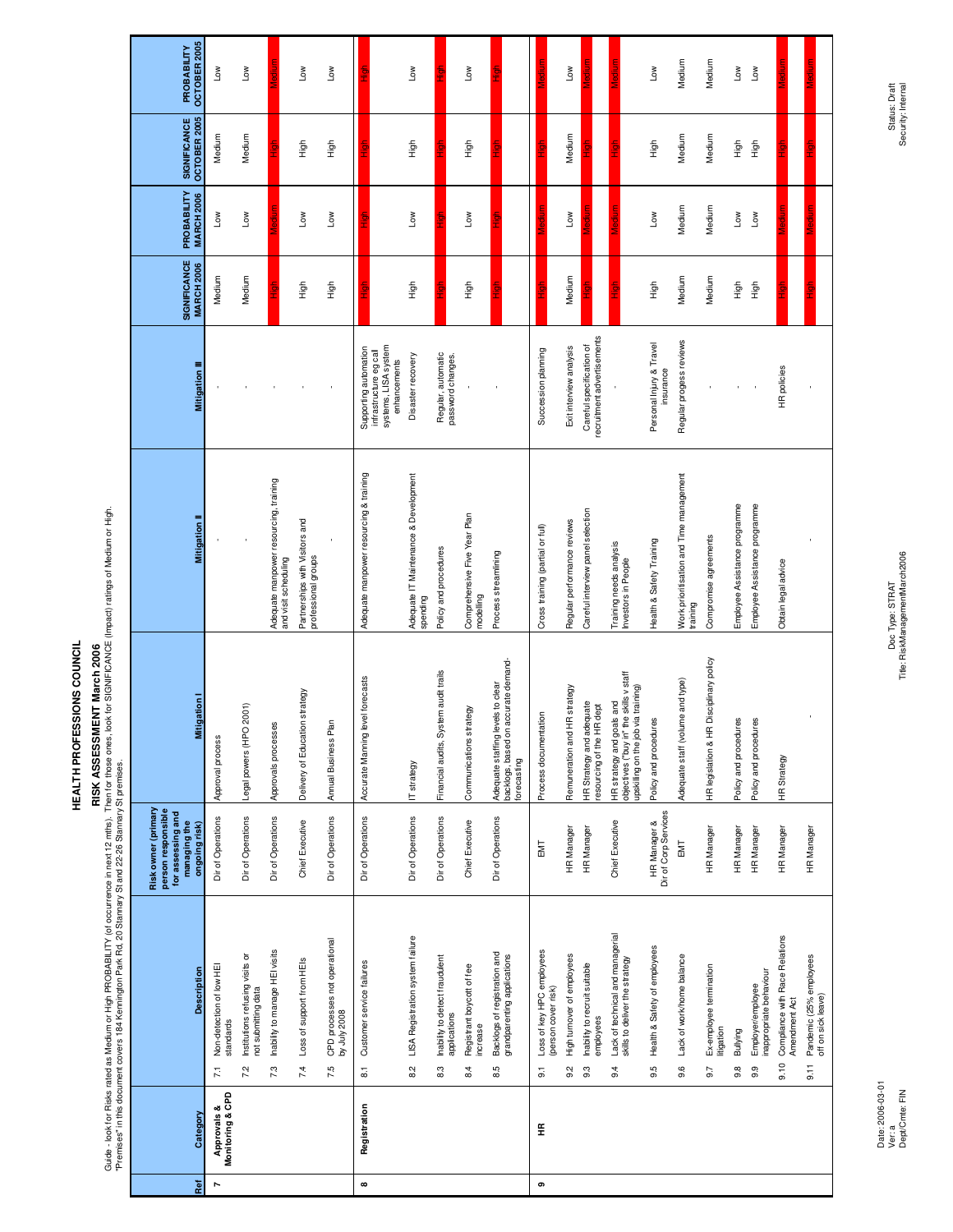## **RISK ASSESSMENT March 2006**

RISK ASSESSMENT March 2006 (http://diocourrence.in.next 12.mt/s). Then for those ones, look for SIGNIFICANCE (impact) ratings of Medium or Hight.<br>"Premises" in this document covers 184 Kennington Park Rd, 20 Stannary St an Guide - look for Risks rated as Medium or High PROBABILITY (of occurrence in next 12 mths). Then for those ones, look for SIGNIFICANCE (Impact) ratings of Medium or High.

| Ref           | Category               | <b>Description</b>                                                                                        | Risk owner (primary<br>person responsible<br>for assessing and<br>managing the<br>ongoing risk) | <b>Mitigation</b>                                               | <b>Mitigation II</b>                                             | <b>Mitigation III</b>                                                | SIGNIFICANCE<br><b>MARCH 2006</b> | PROBABILITY<br><b>MARCH 2006</b> | SIGNIFICANCE<br>OCTOBER 2005 | OCTOBER 2005<br>PROBABILITY |
|---------------|------------------------|-----------------------------------------------------------------------------------------------------------|-------------------------------------------------------------------------------------------------|-----------------------------------------------------------------|------------------------------------------------------------------|----------------------------------------------------------------------|-----------------------------------|----------------------------------|------------------------------|-----------------------------|
| ę             | Legal                  | Standards and Guidance<br>10.1 Judicial review of Rules,                                                  | Chief Executive                                                                                 | Consultation. Stos determined by PLG's.<br>Agreement by Council | Appropriate legal advice sought                                  |                                                                      | Medium                            | Medium                           | Medium                       | Medium                      |
| F             | Fitness to<br>Practise | 11.1 Legal cost over-runs                                                                                 | <b>FTP Director</b>                                                                             | arrangements<br>Processes and strict<br>with lawyers            | Professional Indemnity Insurance<br>(Assessors)                  |                                                                      | Medium                            | Low                              | Medium                       | $\overline{\phantom{0}}$    |
|               |                        | 11.2 Legal challenge to HPC<br>operations                                                                 | Chief Executive                                                                                 | Legal advice and ISO                                            | Communications                                                   |                                                                      | Low                               | ιοw                              | Low                          | Low                         |
|               |                        | Registration and CPD Appeals<br>Tribunal exceptional costs,<br>Fitness to Practise,<br>11.3               | <b>FTP Director</b>                                                                             | Quality of legal advice                                         | Quality of operational processes                                 | for cases costing between<br>Legal Insurance cover<br>£125k and 250k | 台工                                | Medium                           | ight<br>E                    | Medium                      |
|               |                        | number of tribunals and<br>Rapid increase in the<br>resultant legal costs<br>11.4                         | <b>FTP Director</b>                                                                             | Accurate and realistic planning                                 |                                                                  |                                                                      | 들<br>도                            |                                  | <u>Sar</u>                   | <u>S</u><br>E               |
|               |                        | 11.5 Witness non-attendance                                                                               | <b>FTP Director</b>                                                                             | Witness summons                                                 | Witness support programme                                        |                                                                      | Medium                            | Medium                           | Medium                       | Medium                      |
|               |                        | 11.6 Losing FTP cases                                                                                     | <b>FTP Director</b>                                                                             | Robust procedures                                               | Quality Legal advice sought and used                             |                                                                      | Medium                            | Medium                           | Medium                       | Medium                      |
|               |                        | assault by Hearing attendees<br>11.7 Employee/Partner physical                                            | <b>FTP Director</b>                                                                             | Employee training                                               | Improved building security                                       | Security Officers<br>Selective use of                                |                                   | 5<br>T                           |                              |                             |
|               |                        | 11.8 Registration Appeals                                                                                 | <b>FTP Director</b>                                                                             | <b>Training of Partners</b>                                     | Amend processes and criteria for arranging<br>hearings and cases |                                                                      | <b>NOT</b>                        | も<br>上                           | Low                          | tigh                        |
| $\frac{1}{2}$ | Policy & Standards     | e.g. no relevant Council decision<br>establish stds/guidance/policy<br>12.1 Incorrect process followed to | Policy Stds Director                                                                            | processes<br>Quality mgt system &                               | Legal advice sought on processes                                 |                                                                      | も<br>上                            | Low                              | <u>fi</u><br>İ               | Medium                      |
|               |                        | Inappropriate stds/guidance<br>confusing or are conflicting<br>published e.g. stds are too<br>12.2        | Council/Committees                                                                              | Use of PLG's, with expertise                                    | Consultation & legal advice sought                               | Agreement by Council                                                 | 自主                                | <b>No7</b>                       | 高王                           | Low                         |
|               |                        | Changing/evolving legal advice<br>rendering previous work<br>inappropriate<br>12.3                        | Policy Stds Director                                                                            | legal professions<br>Use of well-qualified<br>Regular reviews   | Obtain legal advice in writing                                   |                                                                      | 들<br>도                            | ic<br>T                          |                              | 들<br>구                      |
|               |                        | 12.4 Setting standards too high                                                                           | Training Committee<br>Education and                                                             | Council review of Education and<br>Training                     | Education and Training review of<br>Approvals Committee          |                                                                      | Medium                            | Low                              | Medium                       | Low                         |